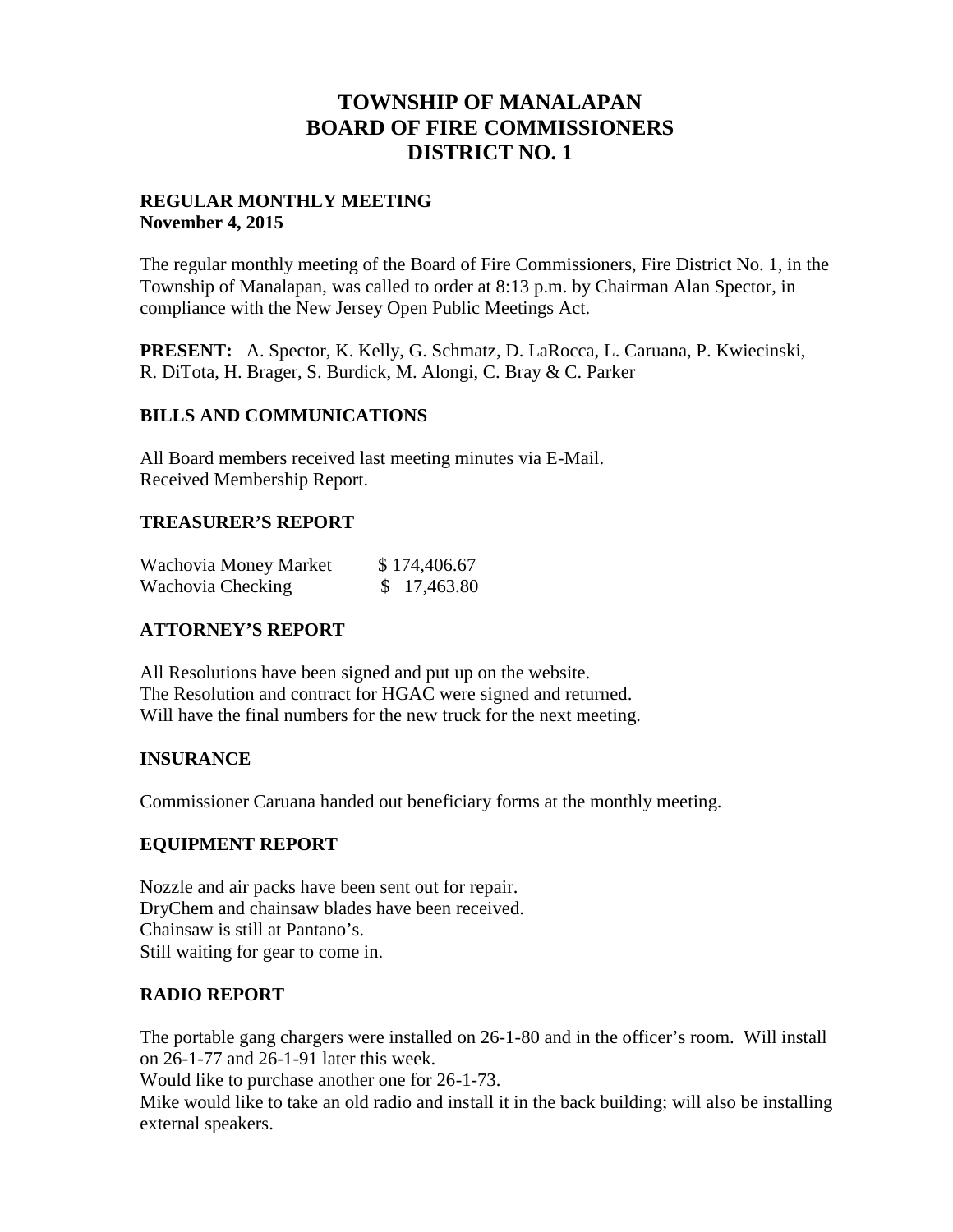## **CHIEF'S REPORT**

There have been 641 calls for the year so far. Gear was pulled for members who have not gone for their physicals.

#### **TRUCK REPORT**

Ladder servicing was performed on 26-1-90 and 26-1-91; found a broken spring on the intake relief valve. 26-1-80 – generator had a bad regulator; door issue was repaired. 26-1-91- nozzle repaired.

## **ASSOCIATION REPORT**

Roof at the Satellite was repaired.

#### **TRUSTEES' REPORT**

No report.

## **OLD BUSINESS**

See attached.

#### **NEW BUSINESS**

Commissioner LaRocca made a motion to pay all vouchers; this was seconded by Commissioner Kelly. All voted aye.

Commissioner Kelly made a motion to transfer \$6,000 from Hydrant Rental to Radios & Communications; this motion was seconded by Commissioner LaRocca. All voted aye.

Commissioner Kelly made a motion not to exceed \$1,500 to purchase radio accessories and scanners; this motion was seconded by Commissioner Caruana. All voted aye.

Meeting opened to the public at 9:28 P.M.

A motion was made by Commissioner Spector to adjourn; it was seconded by Commissioner Kelly and all voted aye.

Meeting adjourned at 9:30 P.M.

Respectfully submitted, Kenneth Kelly, Clerk